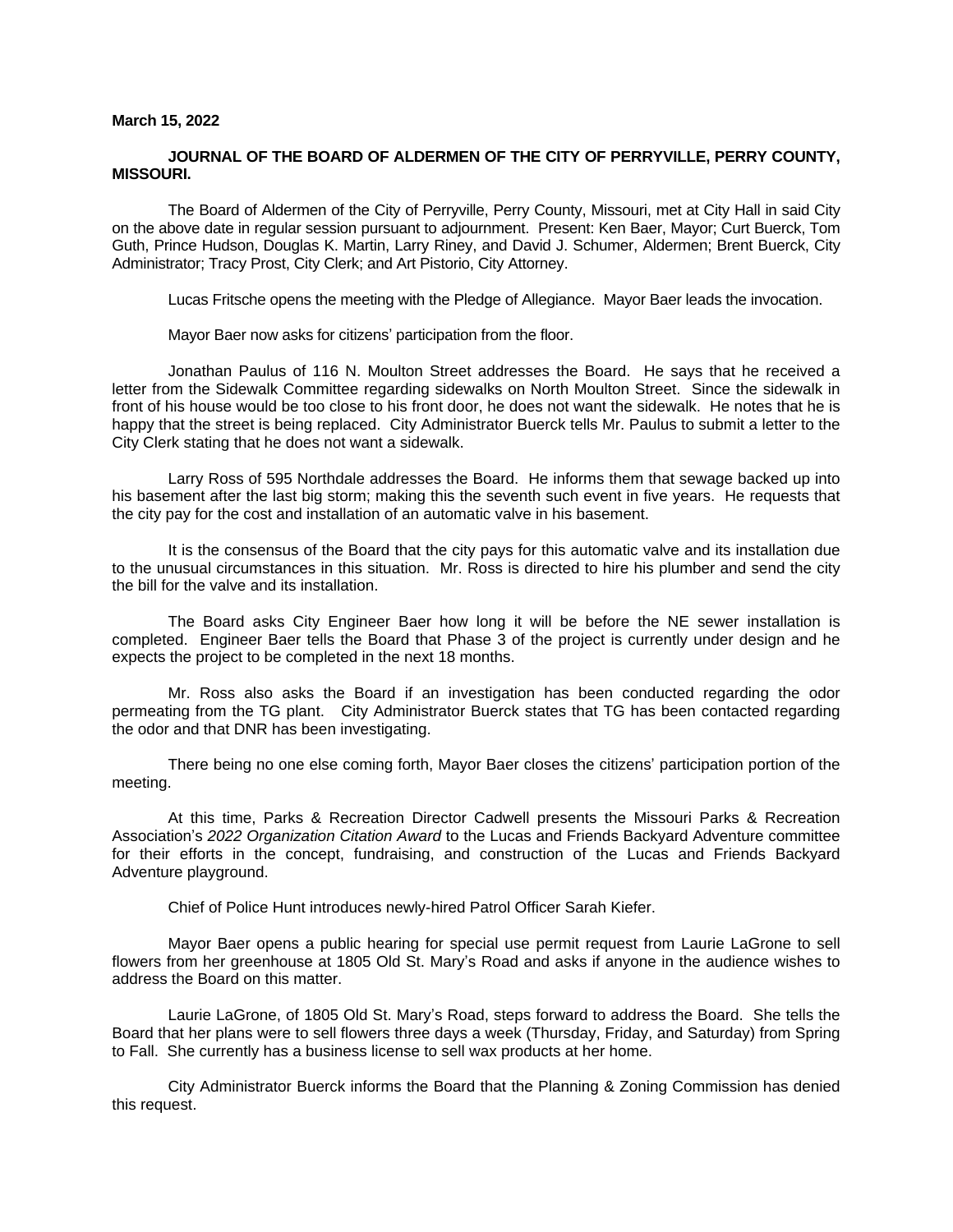Ms. LaGrone asks if she could sell the flowers in a yard sale once a month, noting that she believes the City's yard sale rules state that you can have a yard sale for a 48 hour period once a month.

After consideration, the Board asks City Attorney Pistorio to review the matter and make a recommendation to the Board at the next meeting.

There being no one else coming forth, Mayor Baer closes the public hearing for special use permit request from Laurie LaGrone to sell flowers from her greenhouse at 1805 Old St. Mary's Road.

Mayor Baer now opens a public hearing regarding a Petition for Voluntary Annexation from Randy and Brenda Lorenz for a .58 acre tract at 1880 North Kingshighway and asks if anyone in the audience wishes to address the Board on this matter.

City Administrator Buerck informs the Board that the Lorenz's live along North Kingshighway on one of the remaining county properties interspersed among City properties and they would like to annex into the City for sewer services. He tells the Board that staff is highly supportive of this and, similar to other nearby properties, sewer connection fees will again be waived. He also notes that staff will continue to work through other details such as water and natural gas service as the process unfolds.

Seeing no one else coming forth, Mayor Baer now closes the public hearing regarding a Petition for Voluntary Annexation from Randy and Brenda Lorenz for a .58 acre tract at 1880 North Kingshighway.

# **CONSENT AGENDA ITEMS**

- 7. Approve minutes from meeting of March 1, 2022.
- 8. Approve Financial Reports for February 2022.

|                                   |                     |                        |                |                                                          |                |                                   |      | <b>CITY OF PERRYVILLE</b> |            |                                    |                          |                   |    |                    |    |                                                |  |
|-----------------------------------|---------------------|------------------------|----------------|----------------------------------------------------------|----------------|-----------------------------------|------|---------------------------|------------|------------------------------------|--------------------------|-------------------|----|--------------------|----|------------------------------------------------|--|
| <b>STATEMENT OF CASH POSITION</b> |                     |                        |                |                                                          |                |                                   |      |                           |            |                                    |                          |                   |    |                    |    |                                                |  |
| FEBRUARY, 2022                    |                     |                        |                |                                                          |                |                                   |      |                           |            |                                    |                          |                   |    |                    |    |                                                |  |
|                                   |                     |                        |                |                                                          |                |                                   |      |                           |            |                                    |                          |                   |    |                    |    |                                                |  |
|                                   |                     |                        |                |                                                          |                |                                   |      |                           |            | <b>CURRENT</b>                     |                          |                   |    |                    |    | <b>CURRENT</b>                                 |  |
|                                   | April 1, 2021       |                        | <b>REVENUE</b> |                                                          | <b>EXPENSE</b> |                                   |      |                           |            | <b>FUND</b>                        |                          | <b>ACOUNTS</b>    |    | <b>CURRENT</b>     |    | <b>CASH</b>                                    |  |
| <b>FUND NAME</b>                  | <b>Fund Balance</b> |                        | $Y-T-D$        |                                                          | $Y-T-D$        |                                   |      | <b>NET INCOME</b>         |            | <b>BALANCE</b>                     |                          | <b>RECEIVABLE</b> |    | <b>LIABILITIES</b> |    | <b>BALANCE</b>                                 |  |
|                                   |                     |                        |                |                                                          |                |                                   |      |                           |            |                                    |                          |                   |    |                    |    |                                                |  |
| 101 Gen Rev                       | \$                  | 1,733,339.30           | $\mathbf{s}$   | 7,586,265.81                                             |                | \$ (6,443,013.29)                 |      | \$1,143,252.52            | S.         | 2,876,591.82                       |                          | \$ (685, 183.32)  |    | \$ (639, 411.61)   | S  | 2,922,363.53                                   |  |
| 105 FSA Administration            | -S                  | 9.149.60               | - \$           | 405.32                                                   |                |                                   | \$   | 405.32                    | - \$       | 9,554.92                           |                          |                   |    |                    | S  | 9,554.92                                       |  |
| 106 Asset Forfeiture              | S                   | 53.99                  | - \$           |                                                          | \$             |                                   |      |                           | \$         | 53.99                              |                          |                   |    |                    |    | 53.99                                          |  |
| 204 Airport                       | \$.                 | (56,989.85)            |                | 921,639.21                                               |                | (785, 438.62)                     | l \$ | 136,200.59                | - \$       | 79,210.74                          | s.                       | 2.470.00          | S  | 4,997.85           | ŝ. | 81,738.59                                      |  |
| 206 Trans Trust                   | S                   | 214,122.04             | -S             | 1,039,890.67                                             |                | $(866, 135.72)$ \$                |      | 173,754.95                | - \$       | 387,876.99                         |                          |                   |    | 8,304.49           | S  | 396,181.48                                     |  |
| 207 Perry Park Ctr.               | S                   | 133,325.26             | S.             | 2,256,530.71                                             |                |                                   |      | 193,542.39                | -S         | 326,867.65                         |                          | $$$ (281,789.25)  |    |                    |    | 347,376.01                                     |  |
| 211 Veterans Field                | \$.                 | 20,945.43              | l S            | 13,669.80                                                | S              | $(11,955.39)$ \$                  |      | 1,714.41                  | -S         | 22,659.84                          |                          |                   |    |                    |    | 22,659.84                                      |  |
| 213 Field Improvement             | S                   | 4,705.50               | <b>S</b>       | 30.70                                                    | S              | $(4,736.20)$ \$                   |      | $(4,705.50)$ \$           |            |                                    |                          |                   |    |                    |    |                                                |  |
| 307 Debt Service                  | \$.                 | 2,042.72               |                | 221,748.20                                               |                | $(24,034.41)$ \$                  |      | 197,713.79                | $\sqrt{3}$ | 199,756.51                         |                          | \$(203,913.50)    |    | \$(204, 406.07)    | S  | 199,263.94                                     |  |
| 308 Cap Imp SIs Tax Rev \$        |                     | 615,562.30             | - \$           | 774,393.53                                               |                | $(562, 692.44)$ \$                |      | 211,701.09                | -S         | 827,263.39                         |                          |                   |    |                    | \$ | 827,263.39                                     |  |
| 409 Gen Pub Fac                   | S                   |                        | S.             |                                                          | s              |                                   | \$   |                           | S.         |                                    |                          |                   |    |                    | s  |                                                |  |
| 414 TIF 1-Hwy 51/61               |                     | 141.241.67             | \$             | 1.363.11                                                 | \$             |                                   |      | 1,363.11                  | - \$       | 142,604.78                         |                          |                   |    |                    | s  | 142,604.78                                     |  |
| 415 Economic Develop              |                     | 4,598.63               | l S            | 806,658.66                                               |                | $(909, 540.93)$ \$                |      | $(102, 882.27)$ \$        |            | (98, 283.64)                       |                          |                   |    |                    | s  | (98, 283.64)                                   |  |
| 416 TIF 2-Downtown                |                     | 132,925.26             | l \$           | 944.32                                                   | \$             | $(63, 294.58)$ \$                 |      | $(62,350.26)$ \$          |            | 70,575.00                          | $\overline{\phantom{a}}$ |                   |    |                    | s  | 70,575.00                                      |  |
| 417 TIF 3-155/HWY 51              | s.                  | 1,010,699.12           | l S            | 8,285.81                                                 | -S             | $(73, 267.91)$ \$                 |      | $(64,982.10)$ \$          |            | 945,717.02                         | s.                       |                   |    |                    | s  | 945,717.02                                     |  |
| 513 Street Imp                    | S                   | 351,045.34             | -S             | 1,091,140.20                                             |                |                                   |      | $(1,541.04)$ \$           |            | 349,504.30                         | s.                       |                   |    |                    | s  | 349,504.30                                     |  |
| 612 Refuse                        | S                   | 513,852.93             | l S            | 849,286.31                                               | S              | $(860, 733.57)$ \$                |      | $(11, 447.26)$ \$         |            | 502,405.67                         |                          | \$110,018.53      |    | 6,887.83           | -S | 399,274.97                                     |  |
| 614 CWSS Op                       | S                   | 4, 187, 177.84         |                | 5,051,457.85                                             |                |                                   |      | 37,730.71                 | \$         | 4,224,908.55                       | \$                       | 399,966.62        |    | 123,475.49         |    | 3,948,417.42                                   |  |
| 641 WWTP Improvements             |                     | 15,010.72              |                | 1,787,896.97                                             |                | $(4,097,459.79)$ $(2,309,562.82)$ |      |                           | \$         | $(2,294,552.10)$ \$                |                          |                   |    |                    |    | \$(2,294,552.10)                               |  |
| 619 Gas Op                        | S                   | 3,668,479.27           |                | \$ 5,200,968.31                                          |                |                                   |      | 128,263.44                | \$         | 3,796,742.71                       |                          | \$747,626.85      | \$ | 227,649.38         | s. | 3,276,765.24                                   |  |
|                                   |                     |                        |                |                                                          |                |                                   |      |                           |            |                                    |                          |                   |    |                    |    |                                                |  |
|                                   |                     | TOTAL \$ 12,701,287.07 |                | $\frac{1}{2}$ \$27,612,575.49 \ \ \$(27,944,404.42) \ \$ |                |                                   |      |                           |            | $(331,828.93)$ \$ 12,369,458.14 \$ |                          |                   |    |                    |    | 89,195.93   \$ (733,783.53)   \$ 11,546,478.68 |  |

9. Approve Pay Estimate 2 from Lappe Cement Finishing, Inc., for the Northeast Outfall Sewer Replacement – Phase 2 Project - \$75,381.64.

10. Approve Pay Application 18 from Robinson Industrial and Heavy Contracting and HDR for the WWTP Facility Improvement Project - \$960,673.15.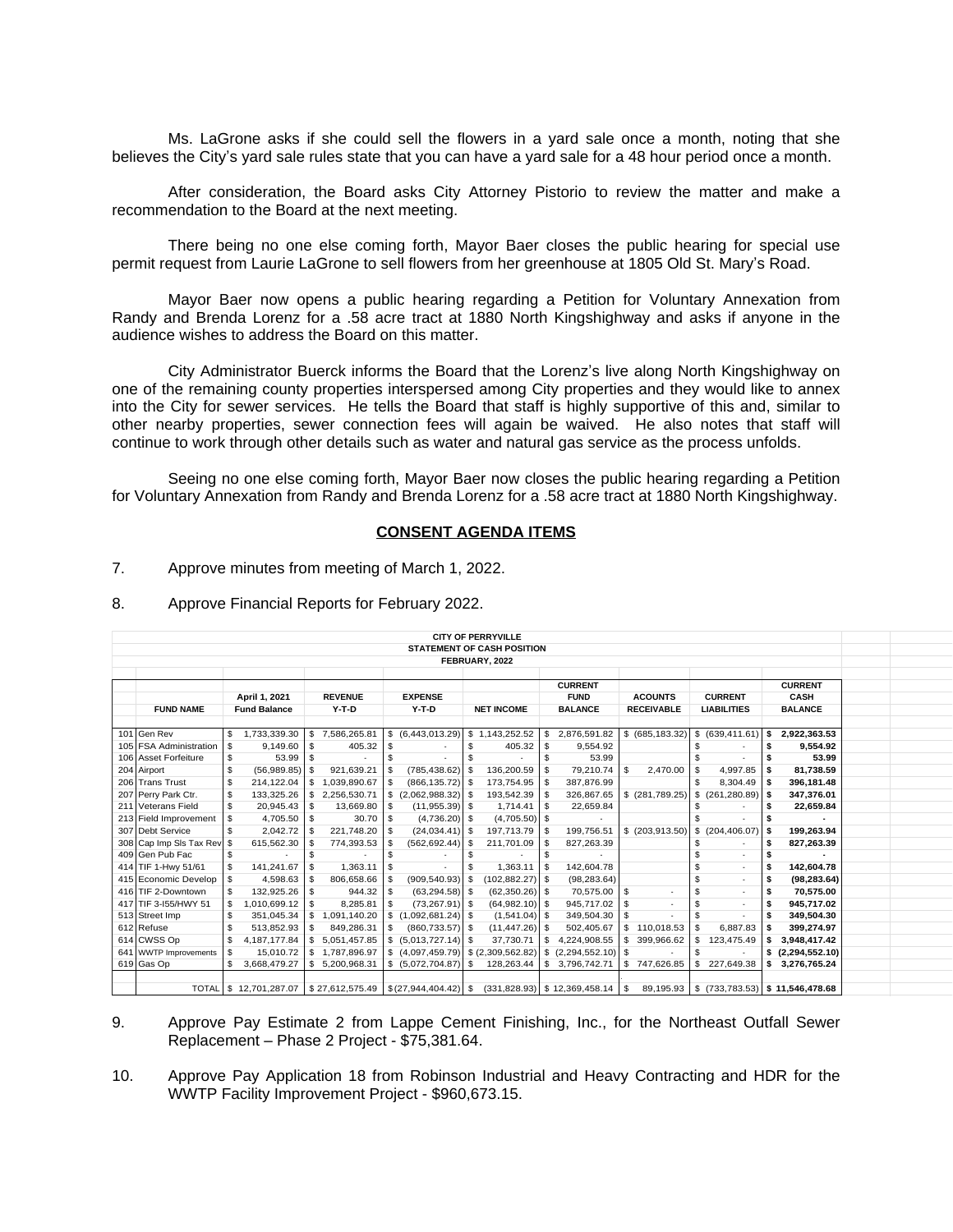- 11. Accept interior design recommendation for the Perry Park Center.
- 12. Approve staff's plans for Veterans Memorial Field maintenance.
- 13. Approve recommendation from Assistant Chief Jones relative to traffic flow and parking study on South Spring Street.
- 14. Accept quotes received for uniforms and janitorial services and award to Aramark Uniform Services per the recommendation of Public Works Director Layton.
- 15. Acknowledge response to Missouri Public Service Commission relative to Municipal Gas System Distribution Integrity Management Program and Implementation Inspection (DIMP).
- 16. Approve Festival Application for Temporary Outdoor Consumption Permit and requests for street closures and outdoor music from the Downtown Revitalization Committee for the monthly Cruise In event series.
- 17. Review Public Works Director Layton's Memorandum regarding water fill station.
- 18. Approve Mayor's appointment for:

Perry County IDA – 6 year term Dominic Blythe - new appointment (replacement for unexpired term of Johnathan Wright)

# **END OF CONSENT AGENDA**

At this time, Mayor Baer asks if anyone wishes to remove anything from the Consent Agenda.

Alderman Hudson makes a motion to approve the Consent Agenda. Alderman Schumer seconds the motion, and on vote the motion carries.

Mayor Baer asks the Board if there is a decision regarding special use permit request from Laurie LaGrone to sell flowers from her greenhouse at 1805 Old St. Mary's Road.

After discussion, Alderman Riney makes a motion to table this decision until City Attorney Pistorio brings back his report at the April 5<sup>th</sup> meeting. Alderman Buerck seconds the motion, and on vote the motion carries.

### **SECOND READINGS AND FINAL PASSAGE:**

Now, at this time, the Board proceeds to approve Bill No. 6273, AN ORDINANCE APPROVING THE **2022-23 PAY PLAN** AS AMENDED, FOR THE CITY OF PERRYVILLE, MISSOURI, WHICH SHALL BECOME AND BE MADE A PART OF THE 2022-23 BUDGET AS MADE AND PROVIDED IN SECTION 67.010, ET SEQ., RSMO, 2000. Bill No. 6273 is read a second time on motion by Alderman Guth, seconded by Alderman Buerck. Thereupon on motion by Alderman Guth, seconded by Alderman Buerck, and on vote carried, it is ordered that the bill be placed on final passage. Roll call showed the aye and nay vote as follows: Curt Buerck, aye; Tom Guth, aye; Prince Hudson, aye; Douglas K. Martin, aye; Larry Riney, aye; David J. Schumer, aye. Totals: aye, six; nay, none. The Mayor thereupon declared the bill passed and approved and the bill thereupon became Ordinance No. 6490 of the City of Perryville, and is in words and figures as follows:

BILL NO. 6273 CHEEF CONSULTER STATES AND THE SERVICE OF STATES OR DINANCE NO. 6490

AN ORDINANCE APPROVING THE **2022-23 PAY PLAN** AS AMENDED, FOR THE CITY OF PERRYVILLE, MISSOURI, WHICH SHALL BECOME AND BE MADE A PART OF THE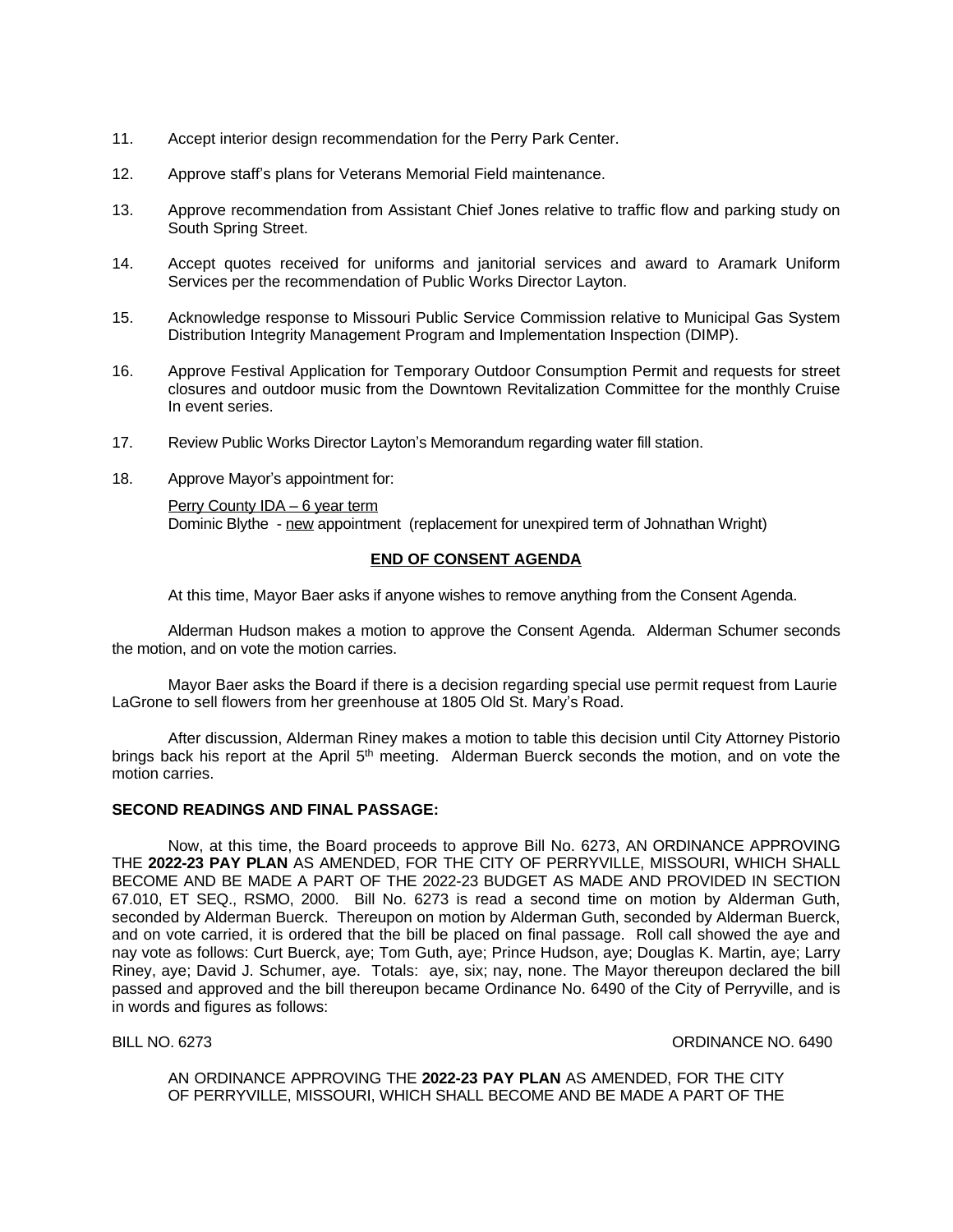2022-23 BUDGET AS MADE AND PROVIDED IN SECTION 67.010, ET SEQ., RSMO, 2000.

WHEREAS, the budget officer of the City of Perryville has heretofore presented to the Mayor and the Board of Aldermen a proposed pay plan for the City of Perryville, Missouri; and,

WHEREAS, the Mayor and Board of Aldermen of the City of Perryville, Missouri, after due consideration of said proposed pay plan, deem certain amendments necessary thereto; and

WHEREAS, the budget officer of the City of Perryville, Missouri, has heretofore presented to the Mayor and Board of Aldermen an amended pay plan for the 2022-23 fiscal year of the City of Perryville, Missouri; and

WHEREAS, the Mayor and Board of Aldermen of the City of Perryville, Missouri, being mindful of the requirements of Section 67.010, et seq., RSMo., 2000, deem it desirable to approve said pay plan by ordinance, and to make said pay plan a part of the 2022-23 budget.

NOW, THEREFORE, BE IT ORDAINED BY THE MAYOR AND BOARD OF ALDERMEN OF THE CITY OF PERRYVILLE, MISSOURI, AS FOLLOWS:

Section 1. That the Mayor and Board of Aldermen of the City of Perryville, Missouri, do hereby approve the 2022-23 proposed pay plan as submitted by the City budget officer and as heretofore reviewed and amended by the Mayor and Board of Aldermen of the City of Perryville, Missouri.

Section 2. That the Mayor and Board of Aldermen of the City of Perryville, Missouri, have approved the amended pay plan for the year 2022-23 for the City of Perryville, Missouri.

Section 3. That attached hereto, marked Exhibit A and incorporated herein as if fully set forth is the salary schedule for fiscal year 2022-23 to be effective April 1, 2022.

Section 4. This ordinance shall take effect and be in force from and after its passage and approval.

FIRST READING: March 1, 2022.

SECOND READING: March 15, 2022.

PASSED AND APPROVED this 15<sup>th</sup> day of March, 2022, by a vote of 6 ayes, 0 nays, 0 abstentions, and 0 absent.

ATTEST: By: Ken Baer, Mayor Tracy Prost, City Clerk

CITY OF PERRYVILLE, MISSOURI

Now, at this time, the Board proceeds to approve Bill No. 6274, AN ORDINANCE APPROVING **AMENDMENTS TO THE 2021-22 BUDGET** AS ORIGINALLY APPROVED ON THE 16 th DAY OF MARCH, 2021, BY REVISING, CONFIRMING, AND UPDATING END-OF-YEAR BALANCES; CONFIRMING BUDGETARY EXPENDITURES; AND REPEALING ALL ORDINANCES IN CONFLICT HEREWITH. Bill No. 6274 is read a second time on motion by Alderman Martin, seconded by Alderman Riney. Thereupon on motion by Alderman Martin, seconded by Alderman Riney, and on vote carried, it is ordered that the bill be placed on final passage. Roll call showed the aye and nay vote as follows: Curt Buerck, aye; Tom Guth, aye; Prince Hudson, aye; Douglas K. Martin, aye; Larry Riney, aye; David J. Schumer, aye. Totals: aye, six; nay, none. The Mayor thereupon declared the bill passed and approved and the bill thereupon became Ordinance No. 6491 of the City of Perryville, and is in words and figures as follows:

BILL NO. 6274 CREAR ORDINANCE NO. 6491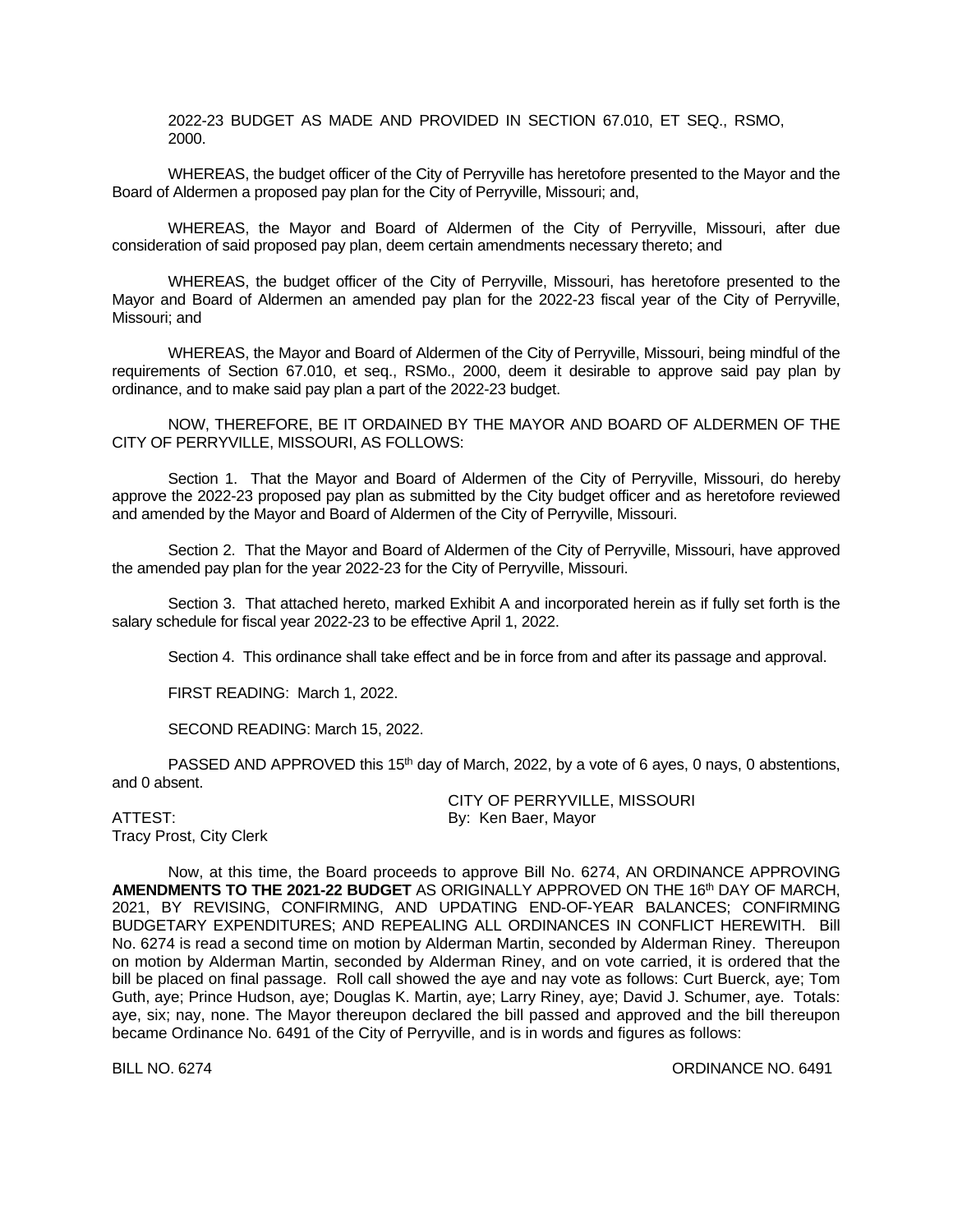AN ORDINANCE APPROVING **AMENDMENTS TO THE 2021-22 BUDGET** AS ORIGINALLY APPROVED ON THE 16<sup>th</sup> DAY OF MARCH, 2021, BY REVISING, CONFIRMING, AND UPDATING END-OF-YEAR BALANCES; CONFIRMING BUDGETARY EXPENDITURES; AND REPEALING ALL ORDINANCES IN CONFLICT HEREWITH.

WHEREAS, on the 16th day of March, 2021, the Mayor and Board of Aldermen of the City of Perryville, Missouri, approved the budget for the City of Perryville, Missouri for the 2021-22 fiscal year; and

WHEREAS, the City budget officer has reviewed end-of-year balances and found it necessary to update said end-of-year balances projected for the 2021-22 fiscal year budget; and

WHEREAS, the amended end-of-year balances indicate and confirm sufficient funds to fund budgeted projects for the 2021-22 fiscal year.

NOW, THEREFORE, BE IT ORDAINED BY THE MAYOR AND BOARD OF ALDERMEN OF THE CITY OF PERRYVILLE, MISSOURI, AS FOLLOWS:

Section 1. That the annual budget for the fiscal year 2021-22 as heretofore adopted and approved by ordinance of this Board on the 16<sup>th</sup> day of March, 2021, is hereby amended by adjusting the end-of-year balances in form with actual receipts of the City for the prior fiscal year 2021-22.

Section 2. That the Mayor and Board of Aldermen further reconfirm and readopt budgetary expenditures as set out in the amended budget, which is attached hereto and incorporated herein by reference, and order the administration of the City to follow the budget expenditures in accordance therewith, subject to the subsequent amendment of this Board.

Section 3. This ordinance shall take effect and be in force from and after its passage and approval.

FIRST READING: March 1, 2022.

SECOND READING: March 15, 2022.

PASSED AND APPROVED this 15<sup>th</sup> day of March, 2022, by a vote of 6 ayes, 0 nays, 0 abstentions, and 0 absent.

# **Tracy Prost, City Clerk**

# **CITY OF PERRYVILLE, MISSOURI ATTEST: By: Ken Baer, Mayor**

Now, at this time, the Board proceeds to approve Bill No. 6275, AN ORDINANCE **APPROVING THE 2022-23 BUDGET**, AS AMENDED, FOR THE CITY OF PERRYVILLE, MISSOURI, AS MADE AND PROVIDED IN SECTION 67.010, ET SEQ., RSMO, 2000. Bill No. 6275 is read a second time on motion by Alderman Riney, seconded by Alderman Buerck. Thereupon on motion by Alderman Riney, seconded by Alderman Buerck, and on vote carried, it is ordered that the bill be placed on final passage. Roll call showed the aye and nay vote as follows: Curt Buerck, aye; Tom Guth, aye; Prince Hudson, aye; Douglas K. Martin, aye; Larry Riney, aye; David J. Schumer, aye. Totals: aye, six; nay, none. The Mayor thereupon declared the bill passed and approved and the bill thereupon became Ordinance No. 6492 of the City of Perryville, and is in words and figures as follows:

#### BILL NO. 6275 CHARLES AND CONSULTED A SERVICE SERVICE OR DINANCE NO. 6492

AN ORDINANCE **APPROVING THE 2022-23 BUDGET**, AS AMENDED, FOR THE CITY OF PERRYVILLE, MISSOURI, AS MADE AND PROVIDED IN SECTION 67.010, ET SEQ., RSMO, 2000.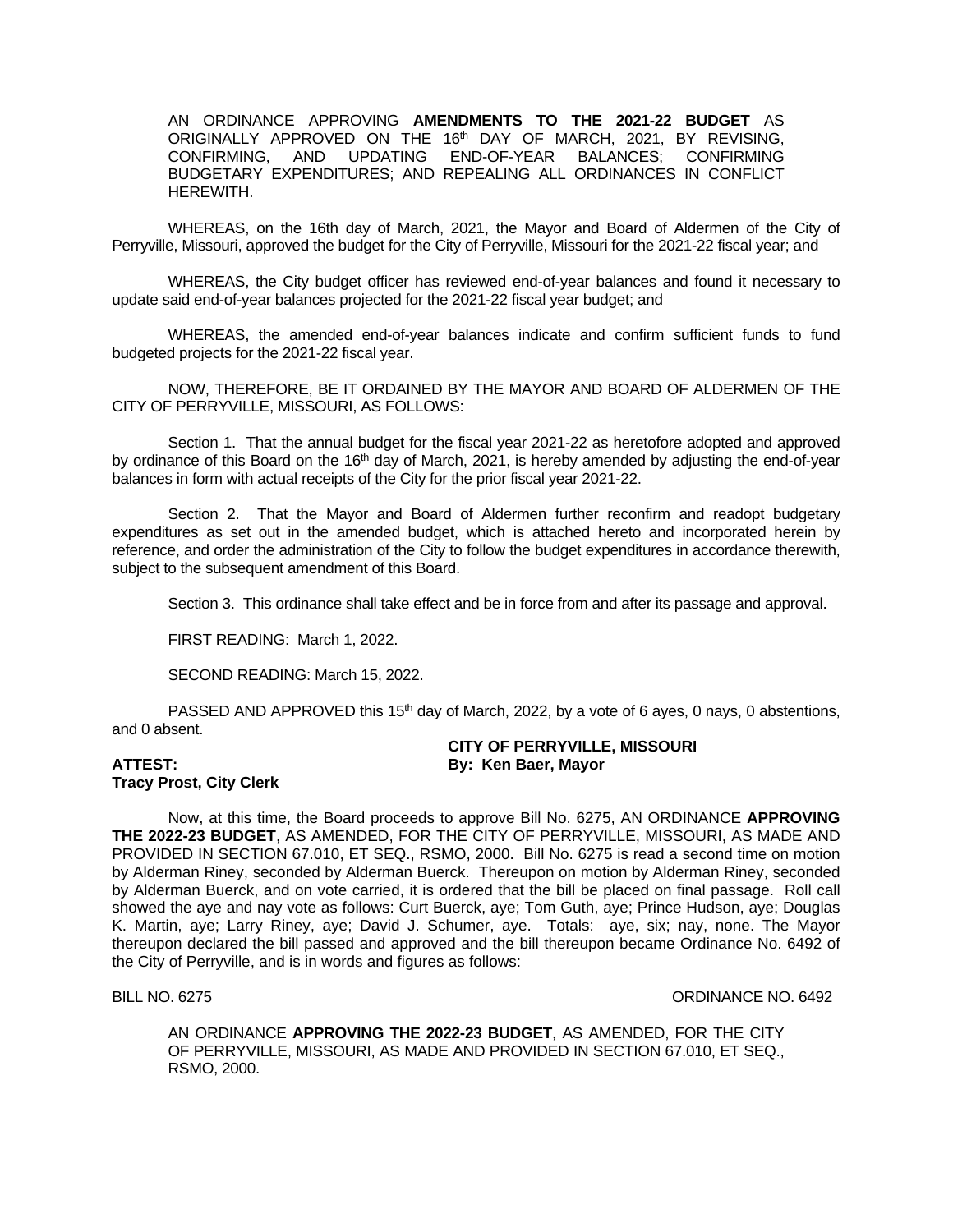WHEREAS, the budget officer of the City of Perryville, Missouri, has heretofore presented to the Mayor and Board of Aldermen a proposed budget for the City of Perryville, Missouri; and

WHEREAS, the Mayor and Board of Aldermen of the City of Perryville, Missouri, after due consideration of said proposed budget, deem certain amendments necessary thereto; and

WHEREAS, the budget officer of the City of Perryville, Missouri, has heretofore presented the Mayor and the Board of Aldermen an amended budget for the 2021-22 fiscal year of the City of Perryville, Missouri; and

WHEREAS, the Mayor and Board of Aldermen of the City of Perryville, Missouri, being mindful of the requirements of Section 67.010, et seq., RSMo, 2000, deem it desirable to approve said budget by ordinance.

NOW, THEREFORE, BE IT ORDAINED BY THE MAYOR AND BOARD OF ALDERMEN OF THE CITY OF PERRYVILLE, MISSOURI, AS FOLLOWS:

Section 1. That the Mayor and Board of Aldermen of the City of Perryville, Missouri, do hereby approve the 2022-23 proposed budget as submitted by the City budget officer and as heretofore reviewed and amended by the Mayor and Board of Aldermen of the City of Perryville, Missouri.

Section 2. That in accordance with Section 67.030, the Mayor and Board of Aldermen are mindful of limitations on amendment of the budget for the fiscal year 2022-23 as made and provided in said section.

Section 3. That the Mayor and Board of Aldermen of the City of Perryville, Missouri, approved the amended budget for the year 2022-23 for the City of Perryville, Missouri, being mindful of the provisions of Section 67.040, RSMo, 2000, and that said section requires that any changes in expenditures set forth in this approved budget can only be effectuated upon showing that said increase in expenditures has been approved by formal ordinance of the Mayor and Board of Aldermen of the City of Perryville, Missouri.

Section 4. That attached hereto, marked Exhibit A, and incorporated herein as if fully set forth is the amended budget for fiscal year 2022-23 for the City of Perryville, Missouri, as amended heretofore by the Mayor and Board of Aldermen.

Section 5. This ordinance shall take effect and be in force from and after its passage and approval.

FIRST READING: March 1, 2022.

SECOND READING: March 15, 2022.

PASSED AND APPROVED this 15<sup>th</sup> day of March, 2022, by a vote of 6 ayes, 0 nays, 0 abstentions, and 0absent.

**CITY OF PERRYVILLE, MISSOURI ATTEST: By: Ken Baer, Mayor**

# **Tracy Prost, City Clerk**

Now, at this time, the Board proceeds to approve Bill No. 6276, AN ORDINANCE AUTHORIZING THE MAYOR OF THE CITY OF PERRYVILLE, MISSOURI, TO EXECUTE A CONTRACT BY AND BETWEEN THE CITY AND **COUNTY OF PERRY, MISSOURI** RELATIVE TO **MEMORANDUM OF UNDERSTANDING REGARDING DOWNTOWN STREETLIGHTS**; FURTHER SAID ORDINANCE SHALL AUTHORIZE AND DIRECT THE CITY CLERK TO ATTEST THE SIGNATURE OF THE MAYOR. Bill No. 6276 is read a second time on motion by Alderman Martin, seconded by Alderman Buerck. Thereupon on motion by Alderman Martin, seconded by Alderman Buerck, and on vote carried, it is ordered that the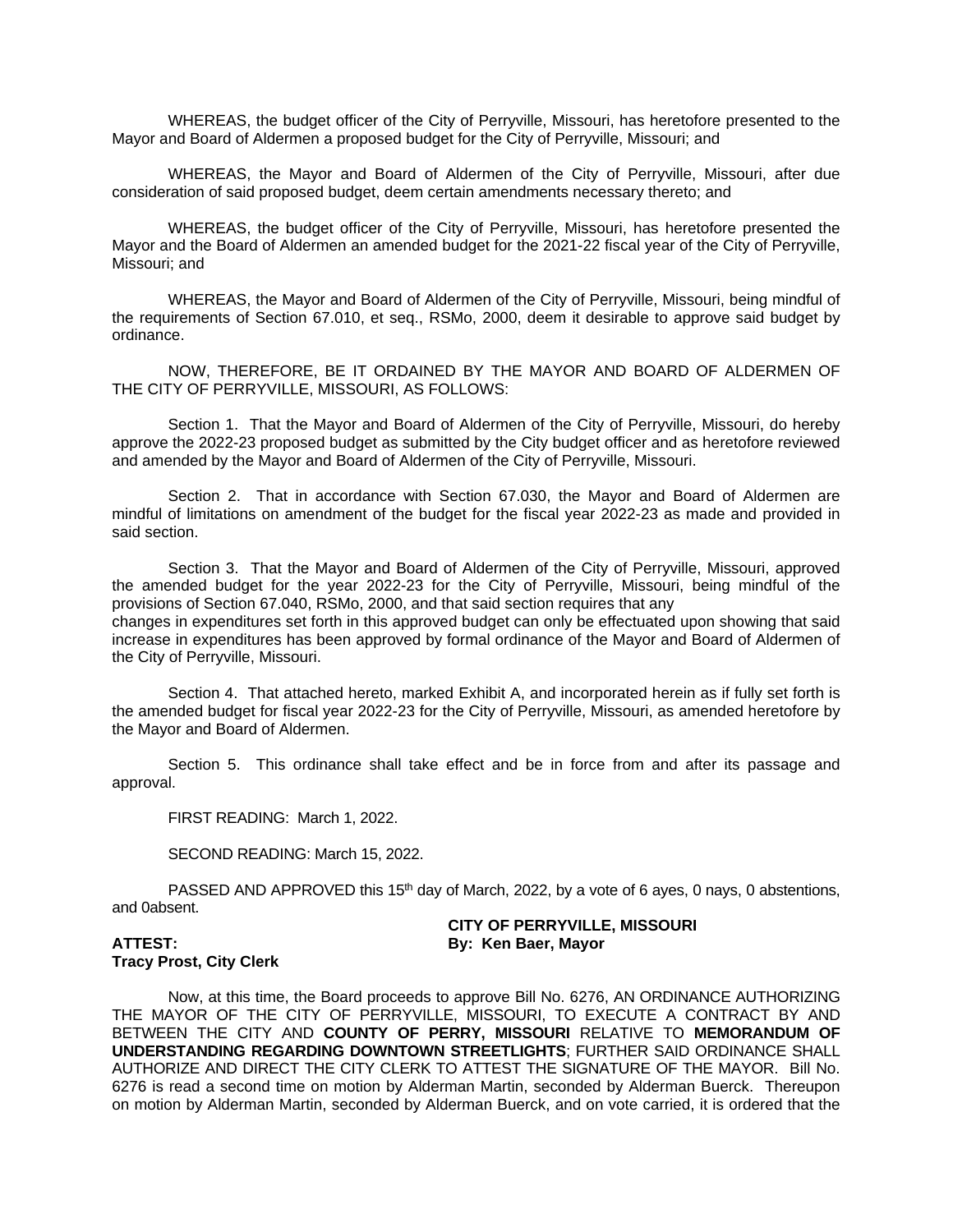bill be placed on final passage. Roll call showed the aye and nay vote as follows: Curt Buerck, aye; Tom Guth, aye; Prince Hudson, aye; Douglas K. Martin, aye; Larry Riney, aye; David J. Schumer, aye. Totals: aye, six; nay, none. The Mayor thereupon declared the bill passed and approved and the bill thereupon became Ordinance No. 6493 of the City of Perryville, and is in words and figures as follows:

### BILL NO. 6276 CHEEF CONSULTER STATES AND THE SERVICE OF STATES OR DINANCE NO. 6493

AN ORDINANCE AUTHORIZING THE MAYOR OF THE CITY OF PERRYVILLE, MISSOURI, TO EXECUTE A CONTRACT BY AND BETWEEN THE CITY AND **COUNTY OF PERRY, MISSOURI** RELATIVE TO **MEMORANDUM OF UNDERSTANDING REGARDING DOWNTOWN STREETLIGHTS**; FURTHER SAID ORDINANCE SHALL AUTHORIZE AND DIRECT THE CITY CLERK TO ATTEST THE SIGNATURE OF THE MAYOR.

WHEREAS, the Mayor and Board of Aldermen have heretofore reviewed a contract, marked Exhibit A and attached hereto and incorporated herein as if fully set forth; and,

WHEREAS, the Mayor and Board of Aldermen of the City of Perryville, Missouri, deem it advisable to enter into said contract;

NOW, THEREFORE, BE IT ORDAINED BY THE MAYOR AND BOARD OF ALDERMEN OF THE CITY OF PERRYVILLE, MISSOURI, AS FOLLOWS:

1. That the Mayor and Board of Aldermen of the City of Perryville approve the contract in its substantial form, marked Exhibit A and attached hereto and incorporated herein as if fully set forth between the City of Perryville, a municipal corporation, and **County of Perry, Missouri**. It is the belief of the Mayor and Board of Aldermen that it is in the best interest of the citizens of the City of Perryville, that the City enters into said contract.

2. That the Mayor be and he is hereby authorized and directed to execute said contract for and on behalf of the City of Perryville, Missouri.

3. That the City Clerk of the City of Perryville is hereby authorized and directed to attest the signature of the Mayor on the attached contract.

4. If any section, subsection, sentence, clause, phrase or portion of this ordinance is for any reason held invalid or unconstitutional by any court of competent jurisdiction, such portions shall be deemed a separate, distinct and independent provision, and such holding shall not affect the validity of the remaining portions hereof.

5. This ordinance shall take effect and be in force from and after its passage and approval.

FIRST READING: March 1, 2022.

SECOND READING: March 15, 2022.

PASSED AND APPROVED this 15<sup>th</sup> day of March, 2022, by a vote of 6 ayes, 0 nays, 0 abstentions, and 0 absent.

# **CITY OF PERRYVILLE, MISSOURI ATTEST: By: Ken Baer, Mayor**

# **Tracy Prost, City Clerk**

Now, at this time, the Board proceeds to approve Bill No. 6277, AN ORDINANCE AUTHORIZING THE MAYOR AND CITY CLERK OF THE CITY OF PERRYVILLE, MISSOURI, TO ATTEST TO THE CITY'S CONVEYANCE OF CERTAIN PROPERTY, WHICH SAID PROPERTY IS PARTICULARLY SET FORTH IN THE ATTACHED GENERAL WARRANTY DEED. Bill No. 6277 is read a second time on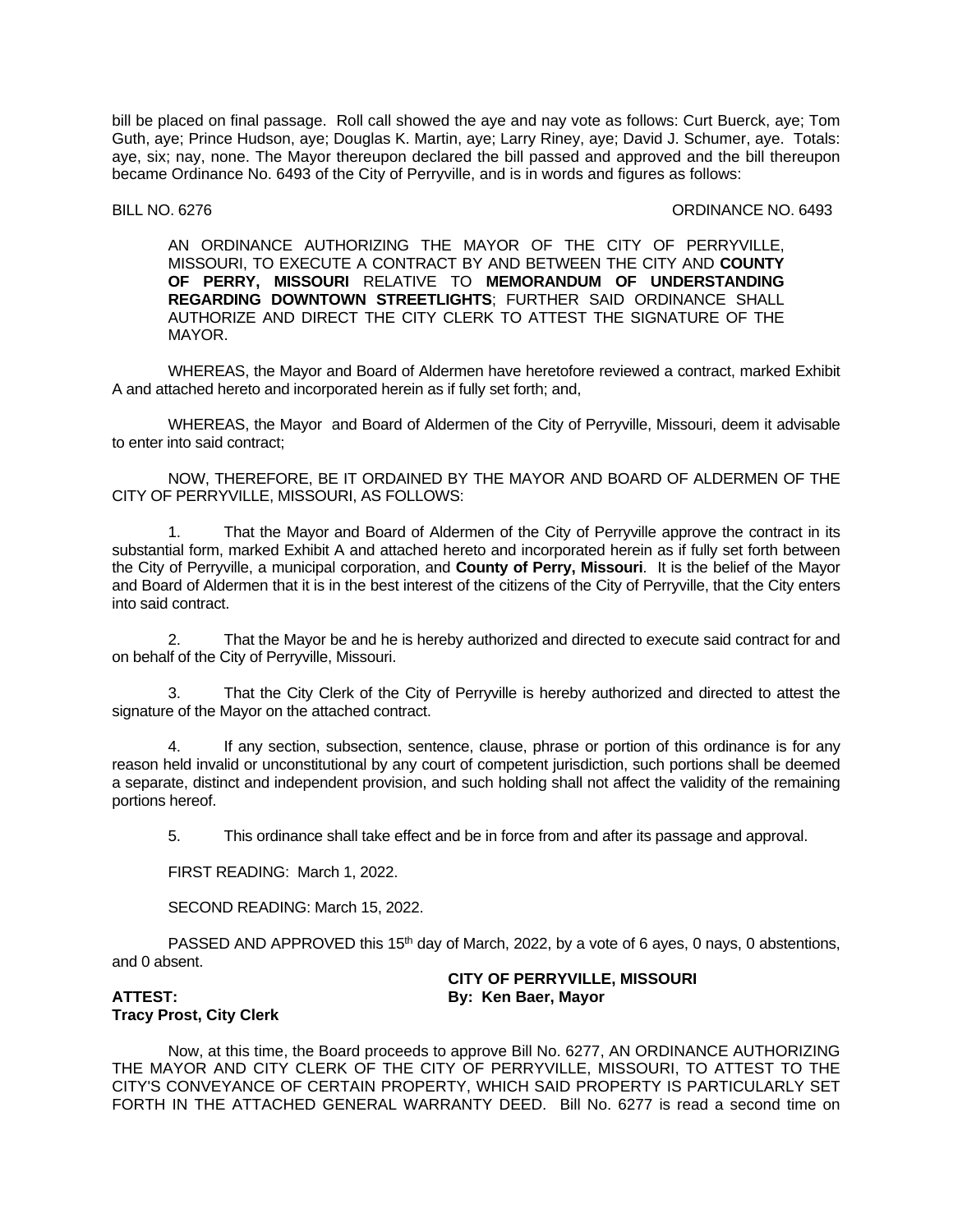motion by Alderman Schumer, seconded by Alderman Riney. Thereupon on motion by Alderman Schumer, seconded by Alderman Martin, and on vote carried, it is ordered that the bill be placed on final passage. Roll call showed the aye and nay vote as follows: Curt Buerck, aye; Tom Guth, aye; Prince Hudson, aye; Douglas K. Martin, aye; Larry Riney, aye; David J. Schumer, aye. Totals: aye, six; nay, none. The Mayor thereupon declared the bill passed and approved and the bill thereupon became Ordinance No. 6494 of the City of Perryville, and is in words and figures as follows:

BILL NO. 6277 CHEEF ORDINANCE NO. 6494

AN ORDINANCE AUTHORIZING THE MAYOR AND CITY CLERK OF THE CITY OF PERRYVILLE, MISSOURI, TO ATTEST TO THE CITY'S CONVEYANCE OF CERTAIN PROPERTY, WHICH SAID PROPERTY IS PARTICULARLY SET FORTH IN THE ATTACHED GENERAL WARRANTY DEED.

NOW, THEREFORE, BE IT ORDAINED BY THE MAYOR AND BOARD OF ALDERMEN OF THE CITY OF PERRYVILLE, MISSOURI, AS FOLLOWS:

Section 1. The Mayor and Board of Aldermen of the City of Perryville, Missouri, do hereby grant the General Warranty Deed to the **COUNTY OF PERRY, MISSOURI, a political subdivision**, which is attached hereto, subject to all of the terms and conditions therein expressed.

Section 2. The Mayor and City Clerk of the City of Perryville be, and they are, hereby authorized to do all acts and execute all instruments appropriate or necessary to grant the General Warranty Deed.

Section 3. The City Clerk is hereby directed to file a copy of the General Warranty Deed with the Recorder of Deeds of Perry County, Missouri.

Section 4. If any section, subsection, sentence, clause, phrase or portion of this ordinance is, for any reason, held invalid or unconstitutional by any court of competent jurisdiction, such portion shall be deemed a separate, distinct and independent provision and such holding shall not affect the validity of the remaining portions hereof.

Section 5. This ordinance shall take effect and be in force from and after its passage and approval.

FIRST READING: March 1, 2022.

SECOND READING: March 15, 2022.

PASSED AND APPROVED this 15<sup>th</sup> day of March, 2022, by a vote of 6 ayes, 0 nays, 0 abstentions, and 0 absent.

ATTEST: By: Ken Baer, Mayor Tracy Prost, City Clerk

CITY OF PERRYVILLE, MISSOURI

Now, at this time, the Board proceeds to approve Bill No. 6278, AN ORDINANCE AUTHORIZING THE MAYOR OF THE CITY OF PERRYVILLE, MISSOURI, TO EXECUTE A CONTRACT BY AND BETWEEN THE CITY AND **EARTH FIRST CONTRACTORS, LLC** RELATIVE TO **PERRYVILLE FIRE STATION – UTILITY MAIN EXTENSIONS**; FURTHER SAID ORDINANCE SHALL AUTHORIZE AND DIRECT THE CITY CLERK TO ATTEST THE SIGNATURE OF THE MAYOR. Bill No. 6278 is read a second time on motion by Alderman Buerck, seconded by Alderman Riney. Thereupon on motion by Alderman Buerck, seconded by Alderman Riney, and on vote carried, it is ordered that the bill be placed on final passage. Roll call showed the aye and nay vote as follows: Curt Buerck, aye; Tom Guth, aye; Prince Hudson, aye; Douglas K. Martin, aye; Larry Riney, aye; David J. Schumer, aye. Totals: aye, six; nay, none. The Mayor thereupon declared the bill passed and approved and the bill thereupon became Ordinance No. 6495 of the City of Perryville, and is in words and figures as follows: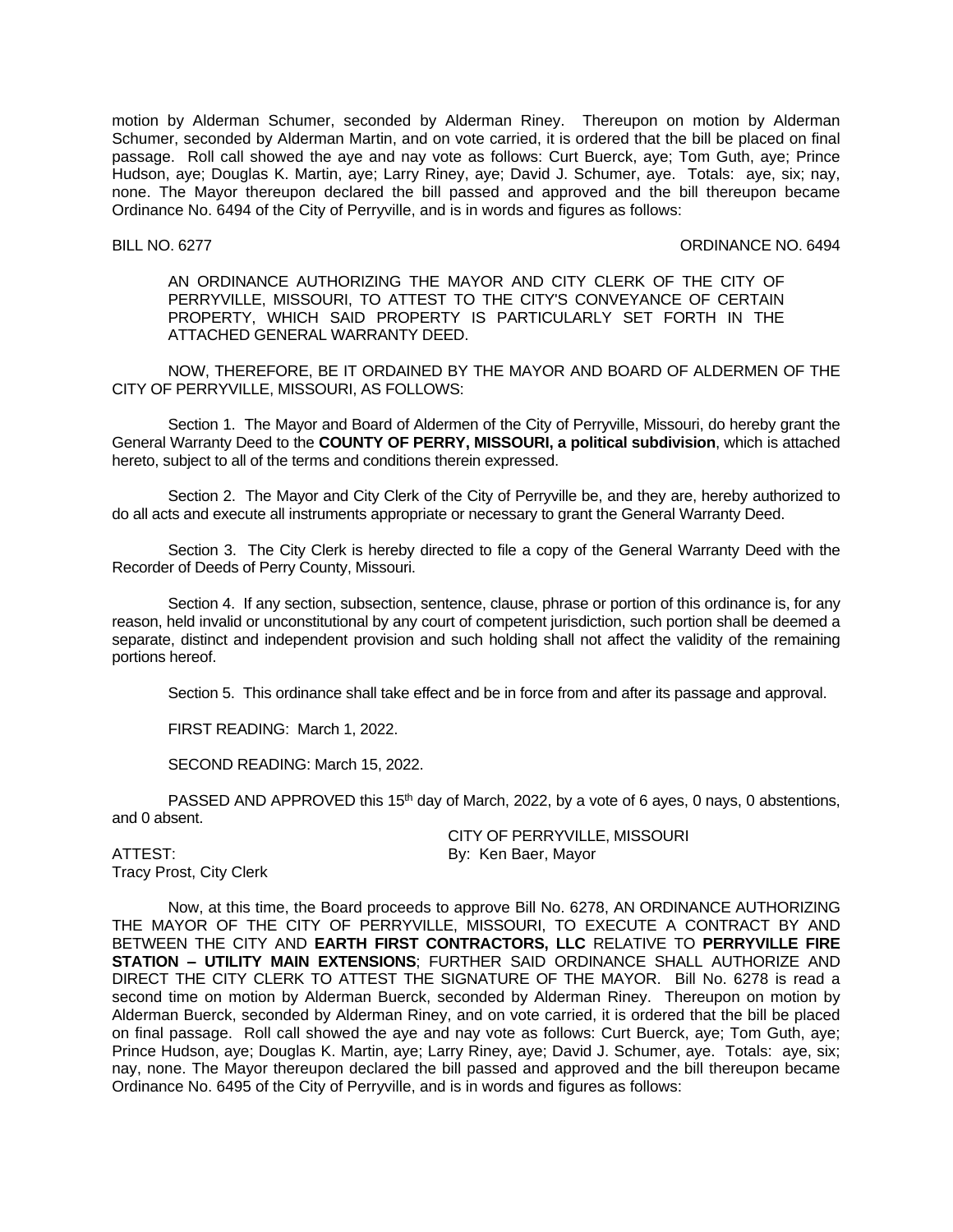AN ORDINANCE AUTHORIZING THE MAYOR OF THE CITY OF PERRYVILLE, MISSOURI, TO EXECUTE A CONTRACT BY AND BETWEEN THE CITY AND **EARTH FIRST CONTRACTORS, LLC** RELATIVE TO **PERRYVILLE FIRE STATION – UTILITY MAIN EXTENSIONS**; FURTHER SAID ORDINANCE SHALL AUTHORIZE AND DIRECT THE CITY CLERK TO ATTEST THE SIGNATURE OF THE MAYOR.

WHEREAS, the Mayor and Board of Aldermen have heretofore reviewed a contract, marked Exhibit A and attached hereto and incorporated herein as if fully set forth; and,

WHEREAS, the Mayor and Board of Aldermen of the City of Perryville, Missouri, deem it advisable to enter into said contract;

NOW, THEREFORE, BE IT ORDAINED BY THE MAYOR AND BOARD OF ALDERMEN OF THE CITY OF PERRYVILLE, MISSOURI, AS FOLLOWS:

1. That the Mayor and Board of Aldermen of the City of Perryville approve the contract in its substantial form, marked Exhibit A and attached hereto and incorporated herein as if fully set forth between the City of Perryville, a municipal corporation, and **Earth First Contractors, LLC**. It is the belief of the Mayor and Board of Aldermen that it is in the best interest of the citizens of the City of Perryville, that the City enters into said contract.

2. That the Mayor be and he is hereby authorized and directed to execute said contract for and on behalf of the City of Perryville, Missouri.

3. That the City Clerk of the City of Perryville is hereby authorized and directed to attest the signature of the Mayor on the attached contract.

4. If any section, subsection, sentence, clause, phrase or portion of this ordinance is for any reason held invalid or unconstitutional by any court of competent jurisdiction, such portions shall be deemed a separate, distinct and independent provision, and such holding shall not affect the validity of the remaining portions hereof.

5. This ordinance shall take effect and be in force from and after its passage and approval.

FIRST READING: March 1, 2022.

SECOND READING: March 15, 2022.

PASSED AND APPROVED this 15<sup>th</sup> day of March, 2022, by a vote of 6 ayes, 0 nays, 0 abstentions, and 0 absent.

**CITY OF PERRYVILLE, MISSOURI ATTEST: By: Ken Baer, Mayor**

# **Tracy Prost, City Clerk**

Now, at this time, the Board proceeds to approve Bill No. 6279, AN ORDINANCE AUTHORIZING THE MAYOR OF THE CITY OF PERRYVILLE, MISSOURI, TO EXECUTE A CONTRACT BY AND BETWEEN THE CITY AND **UTILITY SAFETY & DESIGN, INC.,** RELATIVE TO **NATURAL GAS ENGINEERING SERVICES RETAINER**; FURTHER SAID ORDINANCE SHALL AUTHORIZE AND DIRECT THE CITY CLERK TO ATTEST THE SIGNATURE OF THE MAYOR. Bill No. 6279 is read a second time on motion by Alderman Guth, seconded by Alderman Riney. Thereupon on motion by Alderman Guth, seconded by Alderman Riney, and on vote carried, it is ordered that the bill be placed on final passage. Roll call showed the aye and nay vote as follows: Curt Buerck, aye; Tom Guth, aye; Prince Hudson, aye; Douglas K. Martin, aye; Larry Riney, aye; David J. Schumer, aye. Totals: aye, six; nay, none. The Mayor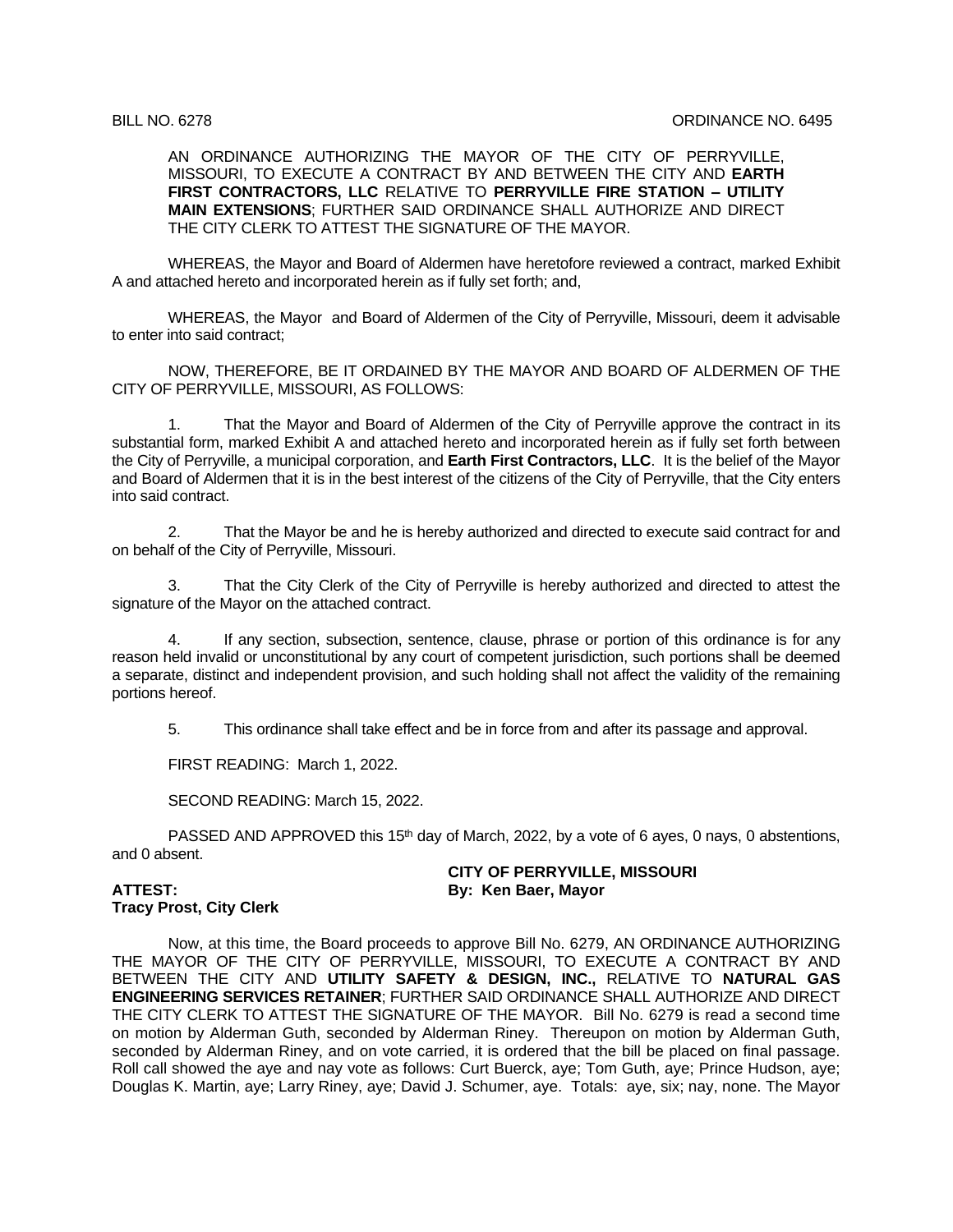thereupon declared the bill passed and approved and the bill thereupon became Ordinance No. 6496 of the City of Perryville, and is in words and figures as follows:

### BILL NO. 6279 CROWLED AND CONSULTED A SERVICE OF A STRUCK ORDINANCE NO. 6496

# AN ORDINANCE AUTHORIZING THE MAYOR OF THE CITY OF PERRYVILLE, MISSOURI, TO EXECUTE A CONTRACT BY AND BETWEEN THE CITY AND **UTILITY SAFETY & DESIGN, INC.,** RELATIVE TO **NATURAL GAS ENGINEERING SERVICES RETAINER**; FURTHER SAID ORDINANCE SHALL AUTHORIZE AND DIRECT THE CITY CLERK TO ATTEST THE SIGNATURE OF THE MAYOR.

WHEREAS, the Mayor and Board of Aldermen have heretofore reviewed a contract, marked Exhibit A and attached hereto and incorporated herein as if fully set forth; and,

WHEREAS, the Mayor and Board of Aldermen of the City of Perryville, Missouri, deem it advisable to enter into said contract;

NOW, THEREFORE, BE IT ORDAINED BY THE MAYOR AND BOARD OF ALDERMEN OF THE CITY OF PERRYVILLE, MISSOURI, AS FOLLOWS:

1. That the Mayor and Board of Aldermen of the City of Perryville approve the contract in its substantial form, marked Exhibit A and attached hereto and incorporated herein as if fully set forth between the City of Perryville, a municipal corporation, and **Utility Safety & Design, Inc**. It is the belief of the Mayor and Board of Aldermen that it is in the best interest of the citizens of the City of Perryville, that the City enters into said contract.

2. That the Mayor be and he is hereby authorized and directed to execute said contract for and on behalf of the City of Perryville, Missouri.

3. That the City Clerk of the City of Perryville is hereby authorized and directed to attest the signature of the Mayor on the attached contract.

4. If any section, subsection, sentence, clause, phrase or portion of this ordinance is for any reason held invalid or unconstitutional by any court of competent jurisdiction, such portions shall be deemed a separate, distinct and independent provision, and such holding shall not affect the validity of the remaining portions hereof.

5. This ordinance shall take effect and be in force from and after its passage and approval.

FIRST READING: March 1, 2022.

SECOND READING: March 15, 2022.

PASSED AND APPROVED this 15<sup>th</sup> day of March, 2022, by a vote of 6 ayes, 0 nays, 0 abstentions, and 0 absent.

# **CITY OF PERRYVILLE, MISSOURI ATTEST: By: Ken Baer, Mayor**

# **Tracy Prost, City Clerk**

Now, at this time, the Board proceeds to approve Bill No. 6280, AN ORDINANCE AUTHORIZING THE MAYOR AND CITY CLERK OF THE CITY OF PERRYVILLE, MISSOURI, TO ATTEST TO THE CITY'S ACCEPTANCE OF CERTAIN PROPERTY, WHICH SAID PROPERTY IS PARTICULARLY SET FORTH IN THE ATTACHED EASEMENT DEED. Bill No. 6280 is read a second time on motion by Alderman Martin, seconded by Alderman Schumer. Thereupon on motion by Alderman Martin, seconded by Alderman Schumer, and on vote carried, it is ordered that the bill be placed on final passage. Roll call showed the aye and nay vote as follows: Curt Buerck, aye; Tom Guth, aye; Prince Hudson, aye; Douglas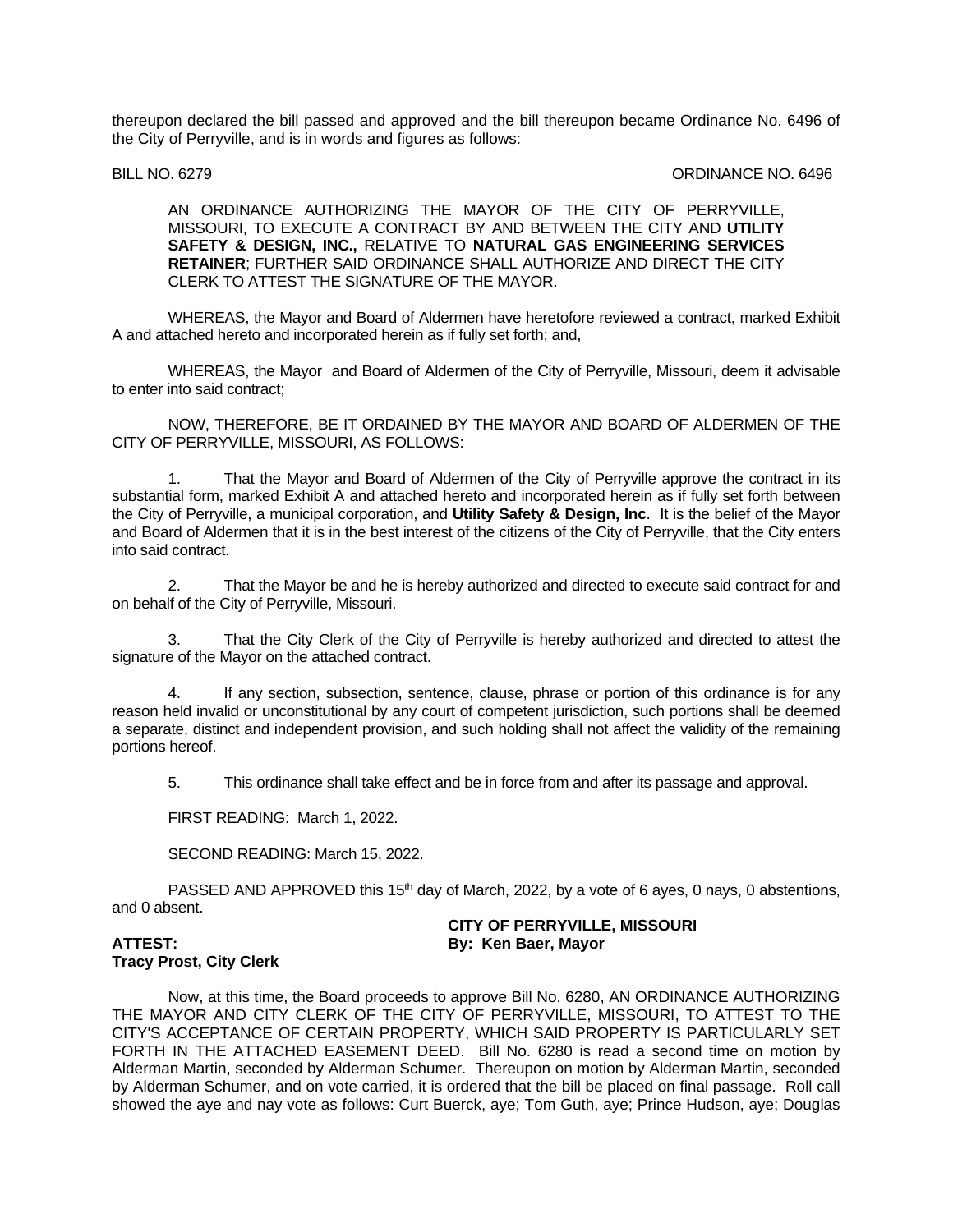K. Martin, aye; Larry Riney, aye; David J. Schumer, aye. Totals: aye, six; nay, none. The Mayor thereupon declared the bill passed and approved and the bill thereupon became Ordinance No. 6497 of the City of Perryville, and is in words and figures as follows:

#### BILL NO. 6280 CROWN CONSULTED A SALE OF STRAIGHT AND CONSULTED A SALE OF STRAIGHT AND STRAIGHT AND STRAIGHT A SALE OF STRAIGHT AND STRAIGHT A SALE OF STRAIGHT AND STRAIGHT A SALE OF STRAIGHT AND STRAIGHT A SALE OF STRAIGHT

AN ORDINANCE AUTHORIZING THE MAYOR AND CITY CLERK OF THE CITY OF PERRYVILLE, MISSOURI, TO ATTEST TO THE CITY'S ACCEPTANCE OF CERTAIN PROPERTY, WHICH SAID PROPERTY IS PARTICULARLY SET FORTH IN THE ATTACHED EASEMENT DEED.

NOW, THEREFORE, BE IT ORDAINED BY THE MAYOR AND BOARD OF ALDERMEN OF THE CITY OF PERRYVILLE, MISSOURI, AS FOLLOWS:

Section 1. The Mayor and Board of Aldermen of the City of Perryville, Missouri, do hereby accept the Easement Deed from **PERRYVILLE DEVELOPMENT CORPORATION**, which is attached hereto, subject to all of the terms and conditions therein expressed.

Section 2. The Mayor and City Clerk of the City of Perryville be, and they are, hereby authorized to do all acts and execute all instruments appropriate or necessary to accept the Easement Deed.

Section 3. The City Clerk is hereby directed to file a copy of the Easement Deed with the Recorder of Deeds of Perry County, Missouri.

Section 4. If any section, subsection, sentence, clause, phrase or portion of this ordinance is, for any reason, held invalid or unconstitutional by any court of competent jurisdiction, such portion shall be deemed a separate, distinct and independent provision and such holding shall not affect the validity of the remaining portions hereof.

Section 5. This ordinance shall take effect and be in force from and after its passage and approval.

FIRST READING: March 1, 2022.

SECOND READING: March 15, 2022.

PASSED AND APPROVED this 15<sup>th</sup> day of March, 2022, by a vote of 6 ayes, 0 nays, 0 abstentions, and 0 absent.

ATTEST: By: Ken Baer, Mayor Tracy Prost, City Clerk

CITY OF PERRYVILLE, MISSOURI

#### **FIRST READINGS:**

Alderman Buerck presents motion, seconded by Alderman Martin, and on vote carried Bill No. 6281, entering into Supplement No. 1 to the Aviation Project Consultant Agreement with Crawford, Murphy & Tilly, Inc., relative to Project 20-063A-2 regarding Reconstruction of the Perryville Regional Airport Southeast Taxiway and East Apron Taxilane at the Perryville Regional Airport, is read for the first time by title only. The heading is as follows:

AN ORDINANCE AUTHORIZING THE MAYOR OF THE CITY OF PERRYVILLE, MISSOURI, TO EXECUTE A CONTRACT BY AND BETWEEN THE CITY AND **CRAWFORD, MURPHY & TILLY, INC.** RELATIVE TO **SUPPLEMENTAL AGREEMENT NO. 1 TO THE AVIATION PROJECT CONSULTANT AGREEMENT RE PROJECT 20- 063A-2 REGARDING RECONSTRUCTION OF THE SOUTHEAST TAXIWAY AND EAST APRON TAXILANE AT THE PERRYVILLE REGIONAL AIRPORT**; FURTHER SAID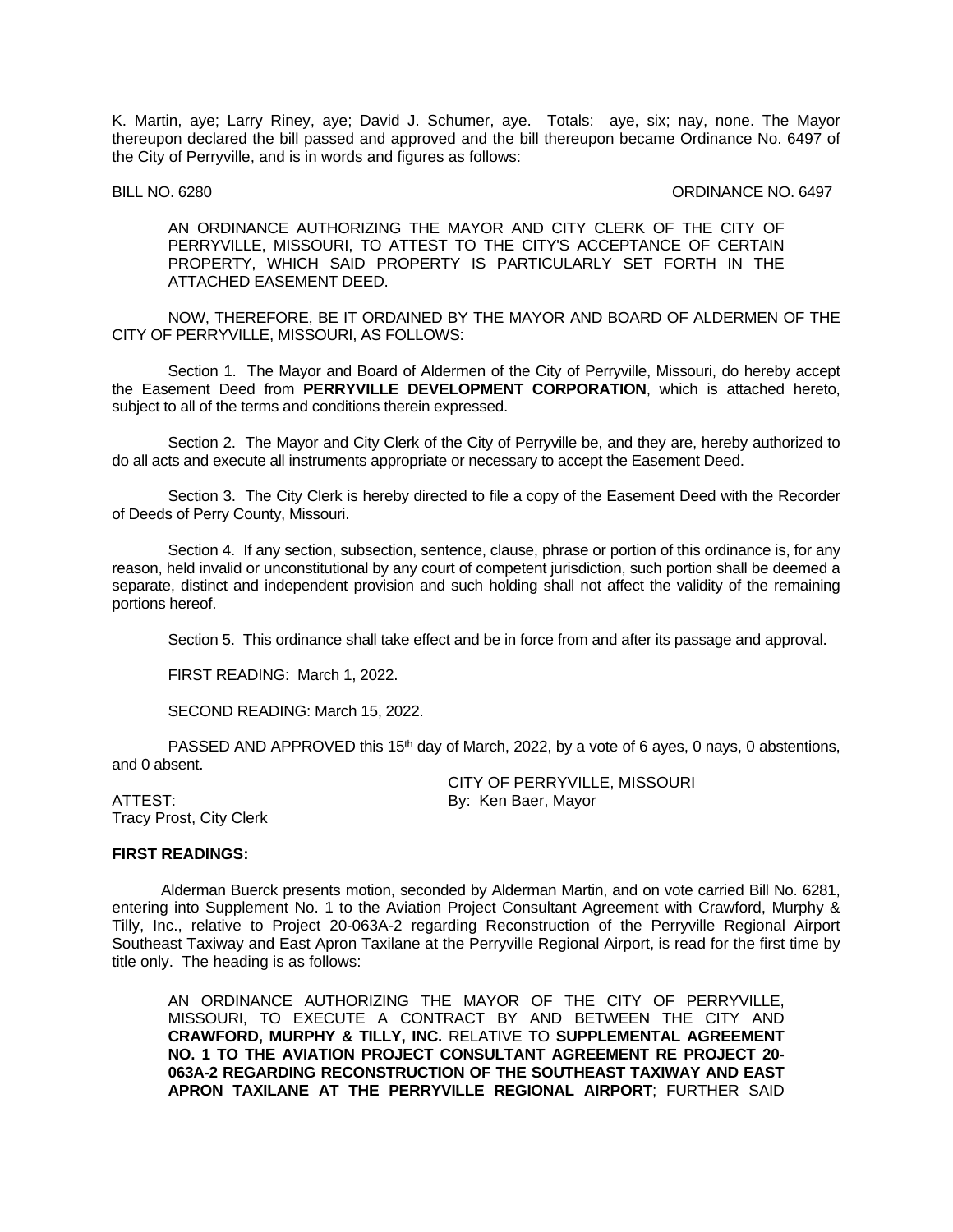ORDINANCE SHALL AUTHORIZE AND DIRECT THE CITY CLERK TO ATTEST THE SIGNATURE OF THE MAYOR.

Alderman Guth presents motion, seconded by Alderman Riney, and on vote carried Bill No. 6282, entering into an agreement with KimHEC relative to pretreatment program and NPDES permit assistance, is read for the first time by title only. The heading is as follows:

AN ORDINANCE AUTHORIZING THE MAYOR OF THE CITY OF PERRYVILLE, MISSOURI, TO EXECUTE A CONTRACT BY AND BETWEEN THE CITY AND **KIMHEC ENVIRONMENTAL CONSULTING** RELATIVE TO **2022-23 ENGINEERING SERVICES RELATIVE TO PRETREATMENT PROGRAM AND NPDES PERMIT ASSISTANCE**; FURTHER SAID ORDINANCE SHALL AUTHORIZE AND DIRECT THE CITY CLERK TO ATTEST THE SIGNATURE OF THE MAYOR.

Alderman Martin presents motion, seconded by Alderman Buerck, and on vote carried Bill No. 6283, entering into an agreement with Aramark Uniform Services relative to uniforms and janitorial supplies for the City of Perryville, is read for the first time by title only. The heading is as follows:

AN ORDINANCE AUTHORIZING THE MAYOR OF THE CITY OF PERRYVILLE, MISSOURI, TO EXECUTE A CONTRACT BY AND BETWEEN THE CITY AND **ARAMARK UNIFORM SERVICES** RELATIVE TO **JANITORIAL SUPPLIES AND UNIFORMS FOR THE PUBLIC WORKS DEPARTMENT**; FURTHER SAID ORDINANCE SHALL AUTHORIZE AND DIRECT THE CITY CLERK TO ATTEST THE SIGNATURE OF THE MAYOR.

Alderman Buerck presents motion, seconded by Alderman Martin, and on vote carried Bill No. 6284, entering into an agreement with Riverside Regional Library relative to renewal of lease for designated library space at the Perry Park Center, is read for the first time by title only. The heading is as follows:

AN ORDINANCE AUTHORIZING THE MAYOR OF THE CITY OF PERRYVILLE, MISSOURI, TO EXECUTE A CONTRACT BY AND BETWEEN THE CITY AND **RIVERSIDE REGIONAL LIBRARY** RELATIVE TO **RENEWAL OF LEASED SPACE AT THE PERRY PARK CENTER**; FURTHER SAID ORDINANCE SHALL AUTHORIZE AND DIRECT THE CITY CLERK TO ATTEST THE SIGNATURE OF THE MAYOR.

Alderman Schumer presents motion, seconded by Alderman Buerck, and on vote carried Bill No. 6285, accepting easement deed from Rozier Mercantile Company, is read for the first time by title only. The heading is as follows:

AN ORDINANCE AUTHORIZING THE MAYOR AND CITY CLERK OF THE CITY OF PERRYVILLE, MISSOURI, TO ATTEST TO THE CITY'S ACCEPTANCE OF CERTAIN PROPERTY, WHICH SAID PROPERTY IS PARTICULARLY SET FORTH IN THE ATTACHED EASEMENT DEED.

Alderman Martin presents motion, seconded by Alderman Guth, and on vote carried Bill No. 6286, accepting annexation from Randy E. and Brenda K. Lorenz, is read for the first time by title only. The heading is as follows:

AN ORDINANCE ANNEXING CERTAIN ADJACENT TERRITORY INTO THE CITY LIMITS OF THE CITY OF PERRYVILLE, MISSOURI, UNDER THE PROVISIONS OF SECTION 71.012 RSMO.

Alderman Buerck presents motion, seconded by Alderman Martin, and on vote carried Bill No. 6287, entering into an agreement with Ranken Technical College relative to the Ranken Technical College in Perryville, relative to natural gas engineering services, is read for the first time by title only. The heading is as follows: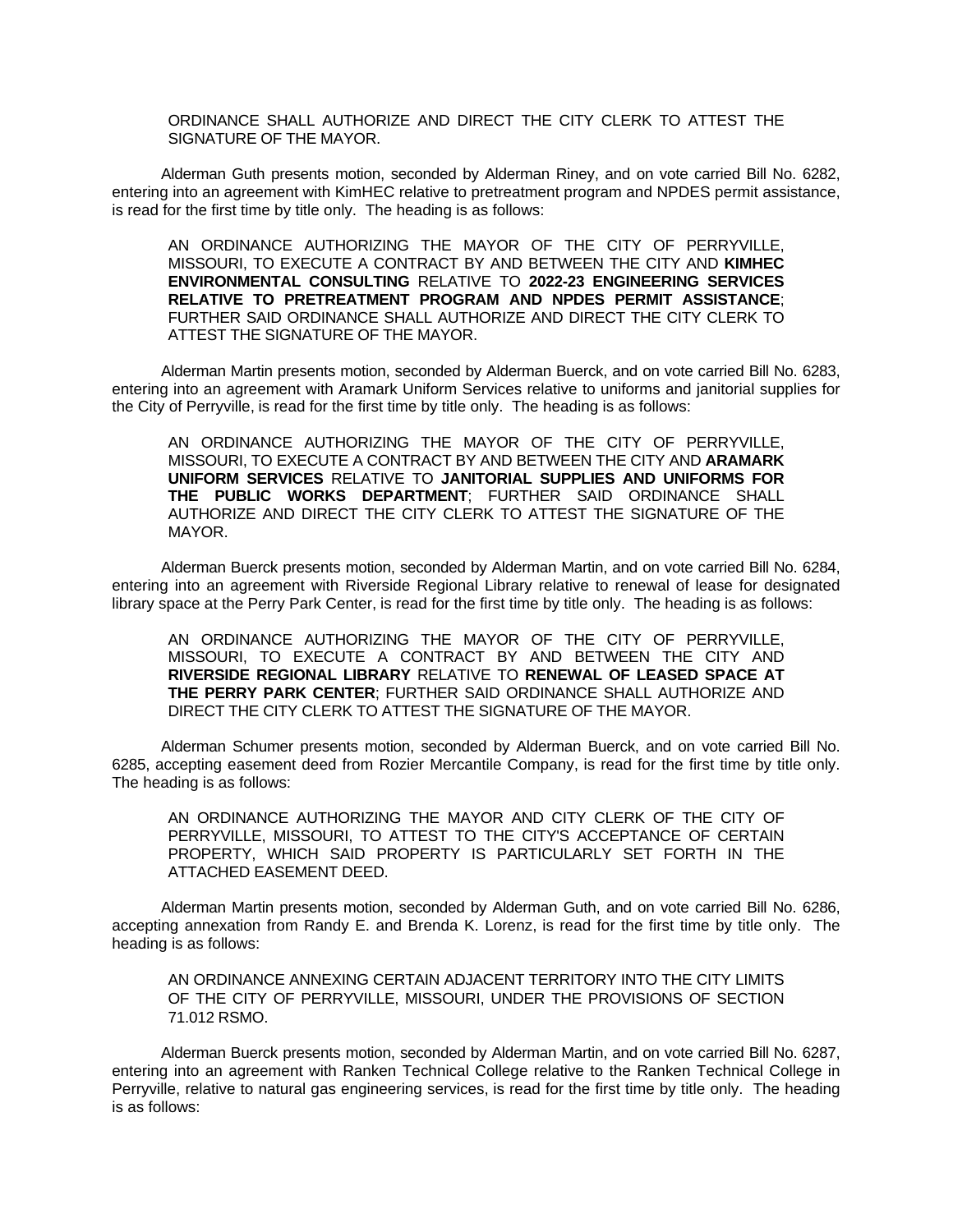AN ORDINANCE AUTHORIZING THE MAYOR OF THE CITY OF PERRYVILLE, MISSOURI, TO EXECUTE A CONTRACT BY AND BETWEEN THE CITY AND **RANKEN TECHNICAL COLLEGE** RELATIVE TO **PERRYVILLE TECHNICAL EDUCATION CAMPUS**; FURTHER SAID ORDINANCE SHALL AUTHORIZE AND DIRECT THE CITY CLERK TO ATTEST THE SIGNATURE OF THE MAYOR.

Mayor Baer asks for Committee Reports.

Alderman Schumer, as Chairman of the Public Works Committee, asks Public Works Director Layton what was found in the sewer near Mr. Ross's house. PW Director Layton tells the Board that a piece of pipe from Gilster-Mary Lee had broken off and was restricting the flow. He also told the Board that there was a build up of grease in the pipe and staff is looking at area businesses to determine that any business that sells food has a grease trap installed.

Alderman Guth, as Chairman of the Sidewalk Committee, asks Alderman Hudson to inform the Board of his findings when he walked North Moulton Street to speak with the homeowners regarding sidewalks. Alderman Hudson says that he spoke with nine houses along the street and eight of the residents said they did not want a sidewalk in front of their house. Only one resident said yes. He also tells the Board that he doesn't think everyone read the letter that was sent to them.

The Board discusses some of the concerns they have with installing sidewalks on this street, such as the narrow width of the street, the small lots, and the utilities along the right-of-way. The Sidewalk Committee recommends that sidewalks be removed from the plans for North Moulton Street

Alderman Guth makes a motion that sidewalks are not included in the North Moulton Street Project because residents do not want them; because of the small lots; and because of the utilities along the right-of-way. Alderman Martin seconds the motion, and on vote the motion carries.

Alderman Guth, as Chairman of the Economic Development Committee, asks City Administrator Buerck to inform the Board on any economic development activity. City Administrator Buerck informs the Board that the EDA Board will be meeting on Thursday, March 17th to discuss the applicant interviews for the EDA position.

City Administrator Report:

 **Impound Building Groundbreaking – March 22 at 10:00 am -** We hope the Mayor and Board have an opportunity to join police and fire department staff at the groundbreaking for the new impound building.

 **Lenten Season Relic Display at National Shrine -** This is a rare and exciting opportunity to see these relics firsthand right here in Perryville.

 **Chester Bridge Repairs Article -** This article helps detail deck repair work planned this summer for the Chester Bridge.

 **Show-Me Green Sales Tax Holiday -** This is the first time observing this sales tax holiday since the Board made it permanent last year. It is simply here as a reminder for the Board and general public.

 **Sidewalk re Hwy E (Allen's Landing Road) -** Mr. Roger Prost called and expressed his desire to see a sidewalk connecting the Women's Shelter to the sidewalks along Highway 61. Before pursuing this request further, staff wanted to check the Board's support for the same.

After discussion, the Board asks staff to research the possibility of constructing a sidewalk along the east side of Highway E from Independence Drive to the roundabout at the intersection of East North Street and East Ste. Marie Street.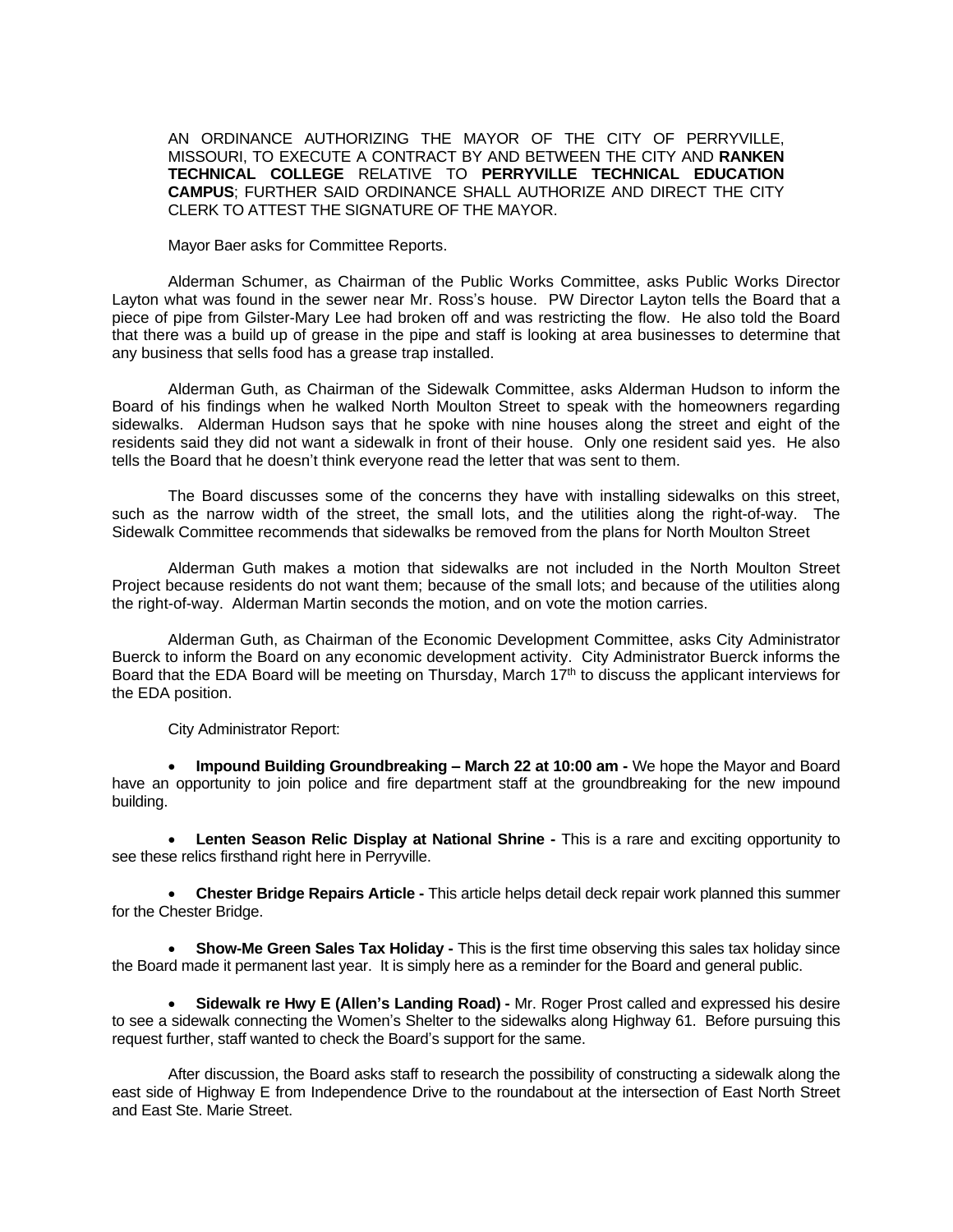**MML Personal Delivery Devices -** MML has requested volunteers to help serve on a steering committee that will ultimately help shape and define how Artificial Intelligence Delivery Devices work and function in the public ROW. I saw enough value here that I volunteered, although I don't know if I will be selected. It may present an opportunity to see something done here in Perryville before others in the country may see it.

 **MIRMA -** At this point, staff has researched the City's insurance package and believes staying with our current broker and arrangement makes the most economic sense for the City. We have renewed those coverages to ensure they do not lapse on April 1.

 **Missouri Chamber of Commerce – Leadership Missouri -** The Missouri Chamber sought applicants for this selective program late last winter. After speaking with the Mayor, I applied and am excited to say was selected. It is a significant time commitment, having a multi-day trip each month for 7 months but promises to be a good development experience and will help promote the Perryville community.

City Engineer Report:

 **NE Outfall Sewer Project –** The contractor has 1,500 feet of pipe in the ground. They expect materials to arrive soon and expect to make the Highway E around the first of April.

**Fire Station Utilities –** Earth First has the materials ordered for this project.

 **Tech Campus –** DNR is looking at erosion elements on the property. The contractor is getting ready to move dirt and to install the piping and utilities.

**Impound Building –** The groundbreaking has been scheduled for this project.

Alderman Hudson asks staff to take another look at the stormwater issue on Blackberry Street, noting that he thinks piping the water may be a good solution. City Administrator Buerck reminds the Board that the City has a stormwater policy that has been used in several issues similar to this, which states that the City would do the labor if the property owner purchased the materials. Alderman Hudson expresses his concerns that the City changed the flow of water. City Attorney Pistorio tells the Board that changing the flow of water is part of developing property. He tells the Board that the City could take care of the issue, but he does not think the City has any liability. Staff will review the area again and make a recommendation.

Mayor Baer asks the Board for any concerns, comments, or other non-action items they would like to present.

Alderman Riney asks about the status of the electric charging station at the airport. City Administrator Buerck tells the Board that the company working to install the electric station at the airport is still working on FAA permits. He also tells the Board that an electric station has been chosen to be placed by the interstate.

Now, at this time, upon motion by Alderman Guth, seconded by Alderman Martin, it is ordered that the Board now convene into closed session to discuss real estate matters in accordance with Section 610.021(2) RSMo; and contractual matter in accordance with Section 610.021(9) RSMo. Roll call showed the aye and nay votes as follows: Curt Buerck, aye; Tom Guth, aye; Prince Hudson, aye; Douglas K. Martin, aye; Larry Riney, aye; David J. Schumer, aye. Totals: aye, six; nay, none.

Following discussion and review, it is upon motion by Alderman Hudson, seconded by Alderman Riney, that the Board now reconvenes into regular session for any business that might come forth. Roll call showed the aye and nay votes as follows: Curt Buerck, aye; Tom Guth, aye; Prince Hudson, aye; Douglas K. Martin, aye; Larry Riney, aye; David J. Schumer, aye. Totals: aye, six; nay, none.